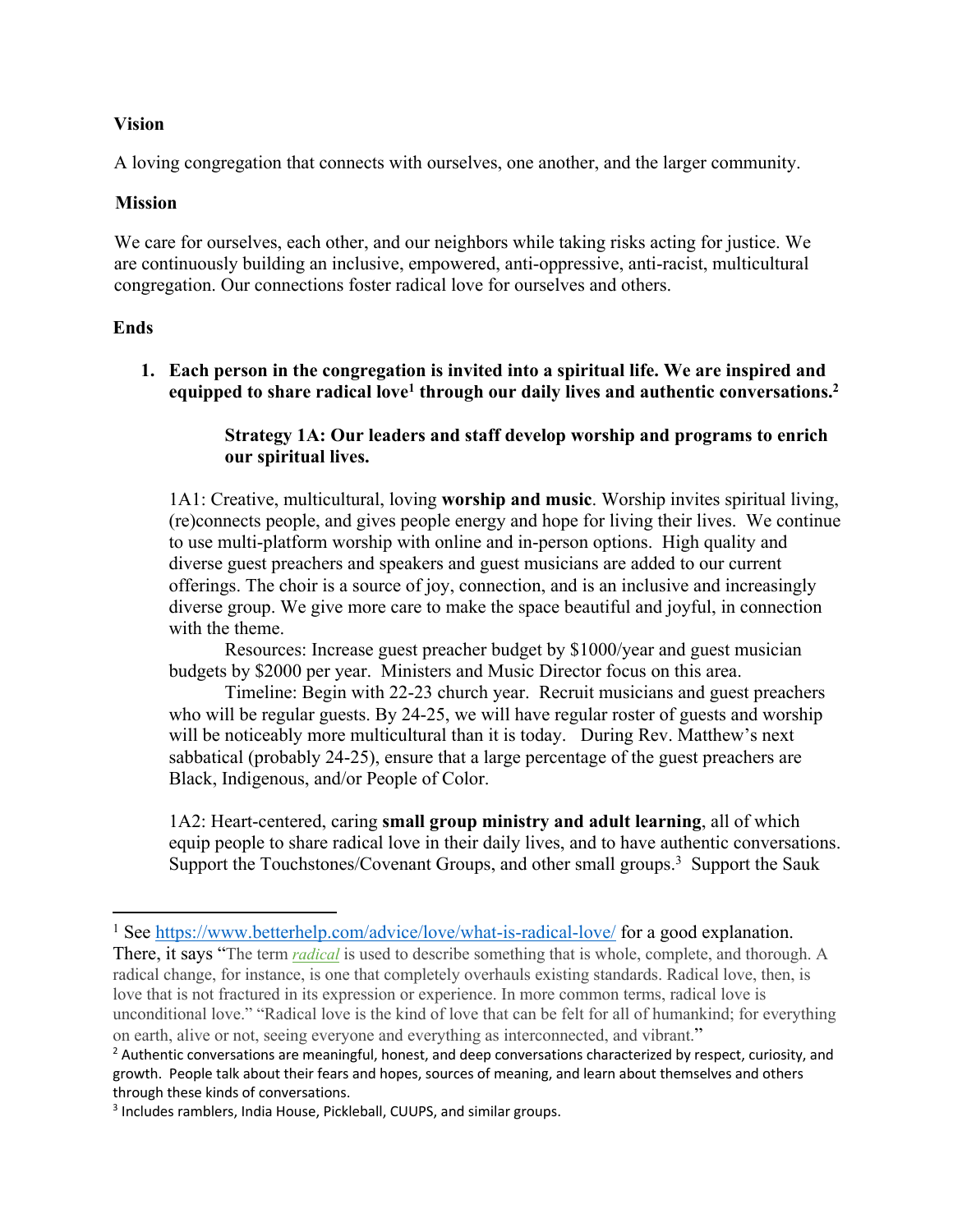Valley Group<sup>4</sup>. Offer creative and engaging adult programs, and programs that grow  $intercutural$  competencies<sup>5</sup> and build relationships. Share opportunities in our community partners and with UU organizations, especially for people with marginalized identities.

Resources: Current support for Assistant Minister, Theme-Based Ministry (Touchstone or Soul Matters) Subscription, should be sufficient. Look at partnerships with Womanspace, art groups, and others.

Timeline: 22-23: Enliven existing groups, start new ones, and begin at least one partnership with arts/spiritualty organization. Regular support for Sauk Valley Group.

23-24: Census of members; goal: at least 100 members total in a variety of small groups. Support creation of new groups/programs where there is interest.

24-25: Create second partnership with arts/spirituality organization.

1A3: **Religious Education for children and youth**, which supports and engages caregivers and families, demonstrates and encourages radical love, and develops UU spiritual life and values. Building on our strengths in nature-based learning, sexuality education, and justice work – especially including antiracism, anti-oppression and multicultural work--, design and execute an effective and volunteer-efficient plan.

Resources: Consider stipends and partnerships to supplement volunteers and staff. Budget for 3-month sabbatical (not necessarily all at once) for Lindsay Trank (\$5000, saving 2500 a year in 22-23 and allocating 2500 in 23-24).

Timeline: 22-23: Design and implement a plan, in consultation with caregivers, children, youth, and other members of the congregation, to offer religious education given current habits, constraints, and opportunities. Matthew, Lindsay, and Lauren to lead; also to recruit through this process a team to support RE.

23-24: Implement this plan. Manage Lindsay's sabbatical.

24-25: Adjust, improve, and implement the plan.

1A4: Create a **family camp/conference weekend** for regional Unitarian Universalists. We have attempted to promote existing camps, but they are too far away/too long. We will create a weekend camp at a retreat center in Southern Wisconsin or Northern Illinois and invite Unitarian Universalist families from around the region to attend. In the design and program we will be sure to center multicultural families.

Resources: Staff time, and a planning team from the congregation to get started. Though the camp should be self-sufficient, we will want a scholarship fund (which could be the Minister's Discretionary Fund).

Timeline: 22-23. Recruit team, choose location and days, advertise.

23-24: Hold first gathering. Learn from and build on experience.

24-25: Hold second gathering.

<sup>4</sup> UU's in Dixon, Oregon, Leaf River, and nearby communities. They gather monthly for a theme conversation and meal, and have sponsored an Afghan Refugee family.

<sup>5</sup> Intercultural Competency and Cultural Humility. Competency here means knowledge about your own cultural patterns and that of others, and the skills to navigate cross-cultural situations well. Humility means knowing that we do not fully understand another person's culture(s) and being curious, non-judgmental, and open. Key to both concepts is recognizing that the white, middle-class, Midwest culture is one among many, and not the "default normal."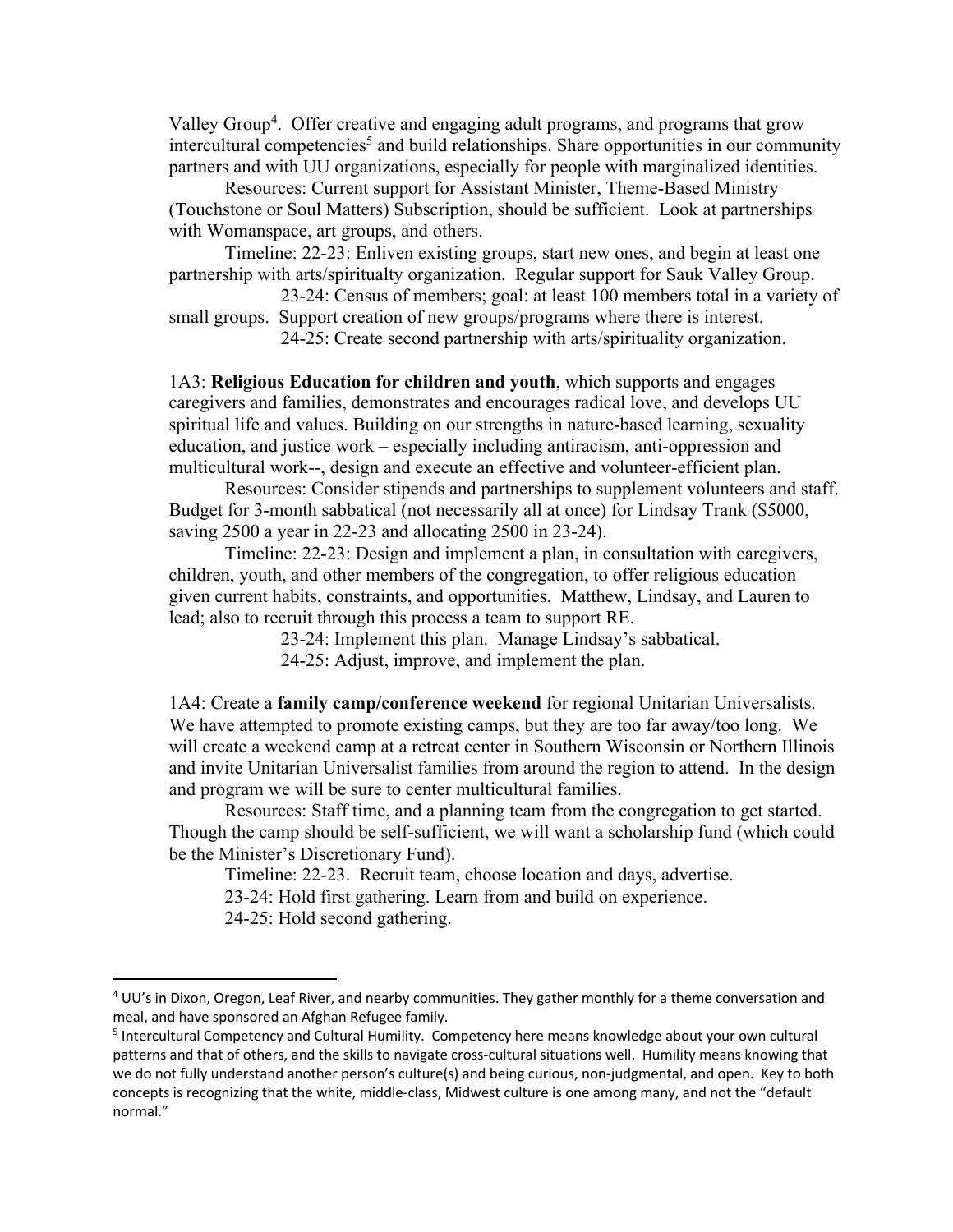#### **Strategy 1B: We connect more people to worship and programs.**

1B1: We use key tools to **spread the word** about activities, events, and our mission within the church and in the wider world. We use social platforms, email, texts, and postal mailings to inform our folks and others about what we are up to and how to get involved, with a focus on our anti-racism, anti-oppression, and multicultural (ARAOMC) programs and outreach to diverse populations.

Resources: Staff time, and a small team of volunteers to make suggestions. Small ad budget for social (already in the budget).

Timeline: Ongoing, with regular review.

1B2: Members **enthusiastically invite** others to participate in the church. Members are trained and encouraged to invite others to participate – both existing participants to get more involved, and potential newcomers to come for the first time. These invitations will be culturally competent/humble.

Resources: Existing staff time.

Timeline: Ongoing. Hold at least 3 "Bring a Friend" Sundays/year. Write and preach about having a culture of invitation and outreach.

1B3: Engage more people to participate in **small group ministry**. Start new groups at least 2x/year. Advertise openings and the opportunity to start interest-based groups. Include/support/center participation of Black, Indigenous, and other members and friends of Color.

Resources: Existing staff time. New facilitators. Timeline: Ongoing, with big push in fall 2022.

1B4: Hold 2x/annual "**Engagement Fair**" to encourage joining teams/committees. Teams should use resources from 1C2 to ensure what their work is aligned with our ARAOMC goals.

Resources: Some staff time, leaders to staff tables.

Timeline: Start spring 2022, and continue with October / March? each year.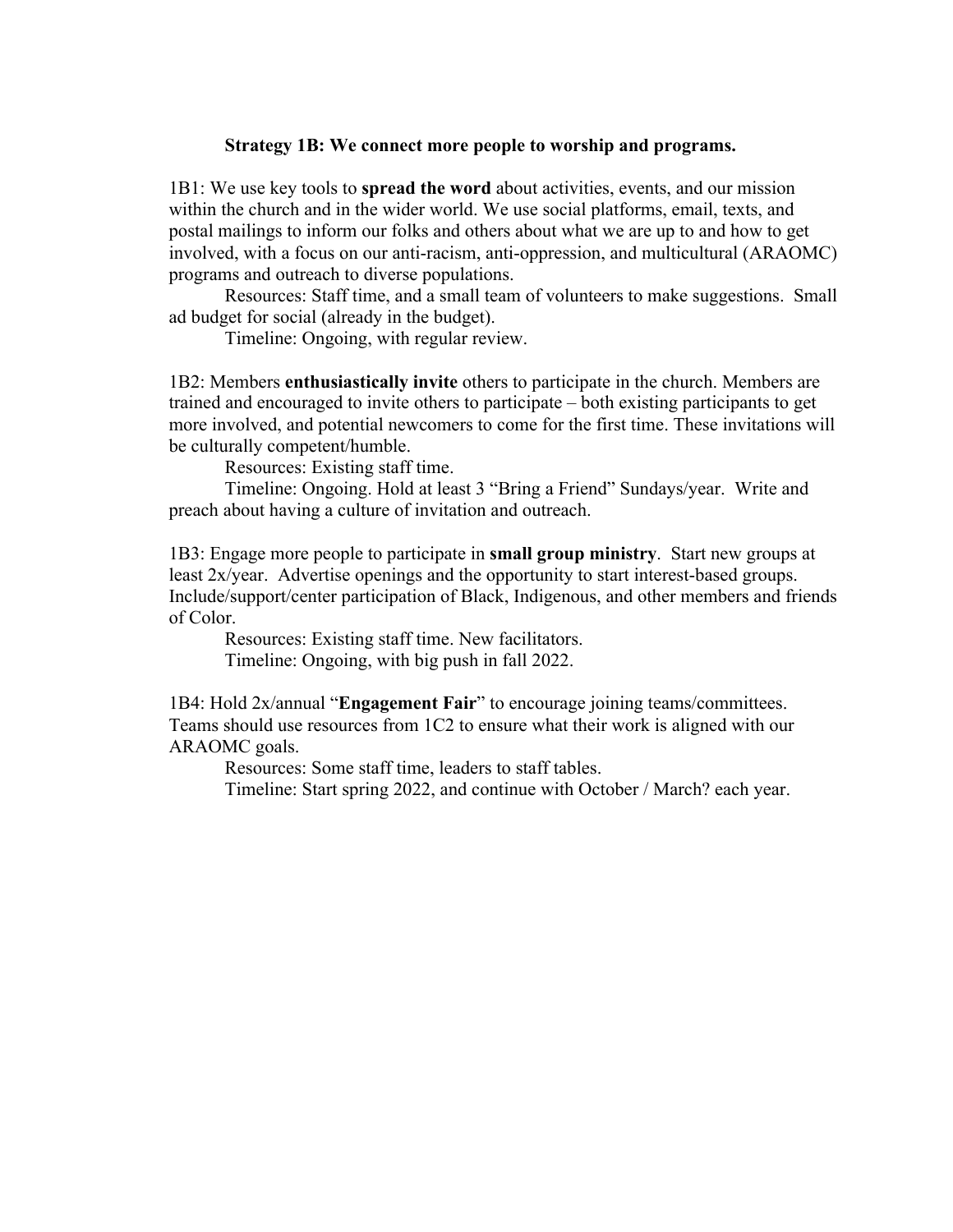## **Strategy 1C: Lay leaders and members are inspired and equipped to lead these programs.**

1C1: Training and support for **small groups leaders**. Assistant minister offers regular support and training to leaders of Touchstones/Covenant groups and other small group ministry programs, and interest-based groups. Intercultural competency/humility and anti-racist leadership is included in this support.

Resources: Existing staff time.

Timeline: Ongoing. Some gatherings, and often one-to-one coaching.

1C2: Share best practices for **team and committee leaders**, especially about how to welcome and include and to bring anti-racist, multicultural practices into their work. Staff and Board liaisons work with their teams and committees to share these practices and monitor progress, with more direct coaching as needed.

Resources: Existing staff time. Commitment from team and committee leaders. Timeline: Spring 22: Share best practices with leaders.

Fall 22: Make assessment of each team and committee, with a plan to improve the team's operations. Follow through on plan.

Reassess each November.

1C3: Substantial focus on recruiting and supporting **volunteers for religious education** for children and youth. The RE staff and the Ministers will encourage, support, recruit, and assist in this work. We'll consider stipends as needed. Volunteers will be equipped to put our ARAOMC goals into practice.

Resources: Existing staff time. Potential stipends.

Timeline: Beginning spring '22 and ongoing. We want to see a highly robust roster of reliable volunteers by fall '22.

1C4: Encourage participation in **UUA programs for leadership** development. UUA programs now always include an ARAOMC lens. The Denominational Affairs Coordinator and the Senior Minister will share leadership development opportunities with leaders in the church. Scholarships provided from Minister's Discretionary Fund as needed.

Resources: Existing, including continuing to be Fair Share to the UUA. Timeline: Ongoing.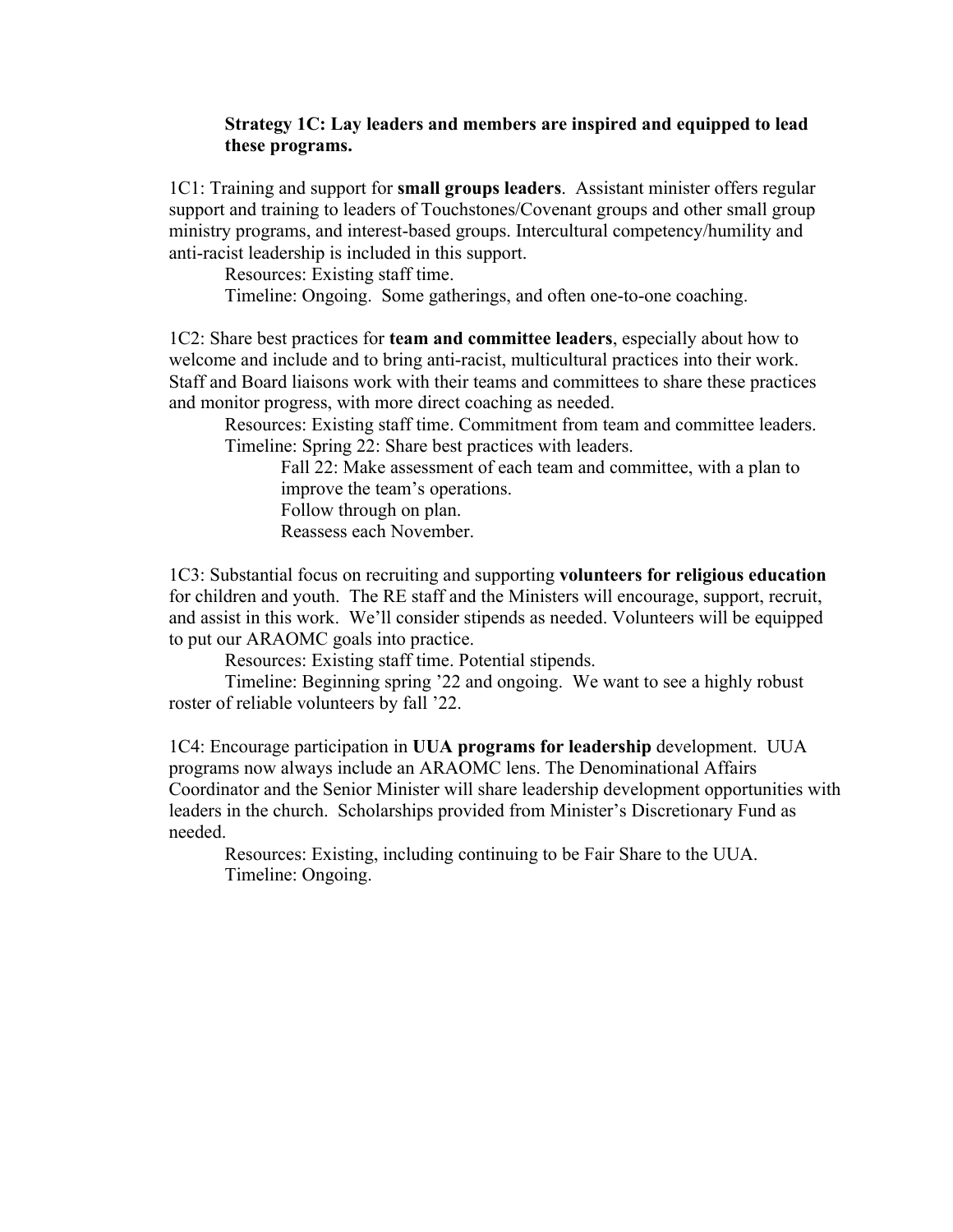### **End #2: In our interdependent covenantal congregation, our church is nurtured by our members and our members are nurtured by our church.**

#### **Strategy 2A: Our Members are Nurtured by our church**

2A1: The **caring team** provides supportive, loving, culturally-competent, and appropriate lay pastoral care to members and friends of the church. They are well-trained and equipped for this ministry.

> Resources: Assistant Minister time. Timeline: Ongoing. Annual trainings offered by Assistant Minister.

2A2: We care for, connect, and enrich the lives of our **families with children** (including parents, grandparents, and more). We have social gatherings, resources to support caregivers in their role as religious educators, and offer pastoral and spiritual support to families, especially those with very young children who have experienced so much disruption due to COVID-19. This ministry embodies our ARAOMC commitments.

Resources: Time for RE Staff and ministers, connection with UUA resources, volunteer time to lead social gatherings.

Timeline: Ongoing, and included in RE plan noted above. Restart social gatherings as soon as it is safe to do so.

2A3: We have strong and theologically-grounded **safety and well-being policies**, and enforce them. This includes policies to support public health, child safety, anti-harassment, right relations, ecological sustainability and anti-racism, disability justice and accessibility, and fair compensation.

Resources: UUA examples, Board time, staff time.

Timeline: Board task force created in '22 to examine, revise, and create policies related to safety and well-being.

2A4: We grow and strengthen our practices and culture of **belonging and inclusion** as part of our work of becoming a more multicultural, multiracial, and beloved community. This includes genuine accessibility for disabled people, intercultural competency and cultural humility, being a vital Welcoming Congregation, and working for justice, equity, and inclusion in the congregation as well as in the world.

Resources: Ministers, lay-leaders

Timeline: Spring '22: Transform Membership Team into Inclusion Team, which includes AIM (accessibility in ministry), Welcoming (GLBTQ), and BIPOC (Black, Indigenous, and People of Color) focus. Review progress and next steps. At least 2x/year, ministers provide or bring in others to grow cultural competency/humility. Create and conduct annual assessment.

2A5: We provide a beautiful and well-cared for **physical place** which nurtures the diverse people who come to the church and use its indoor and outdoor space. We use our property in ways that move us toward being net-zero for carbon and methane emissions, which are accessible, which support economic and racial justice, and which support the rental income of the church.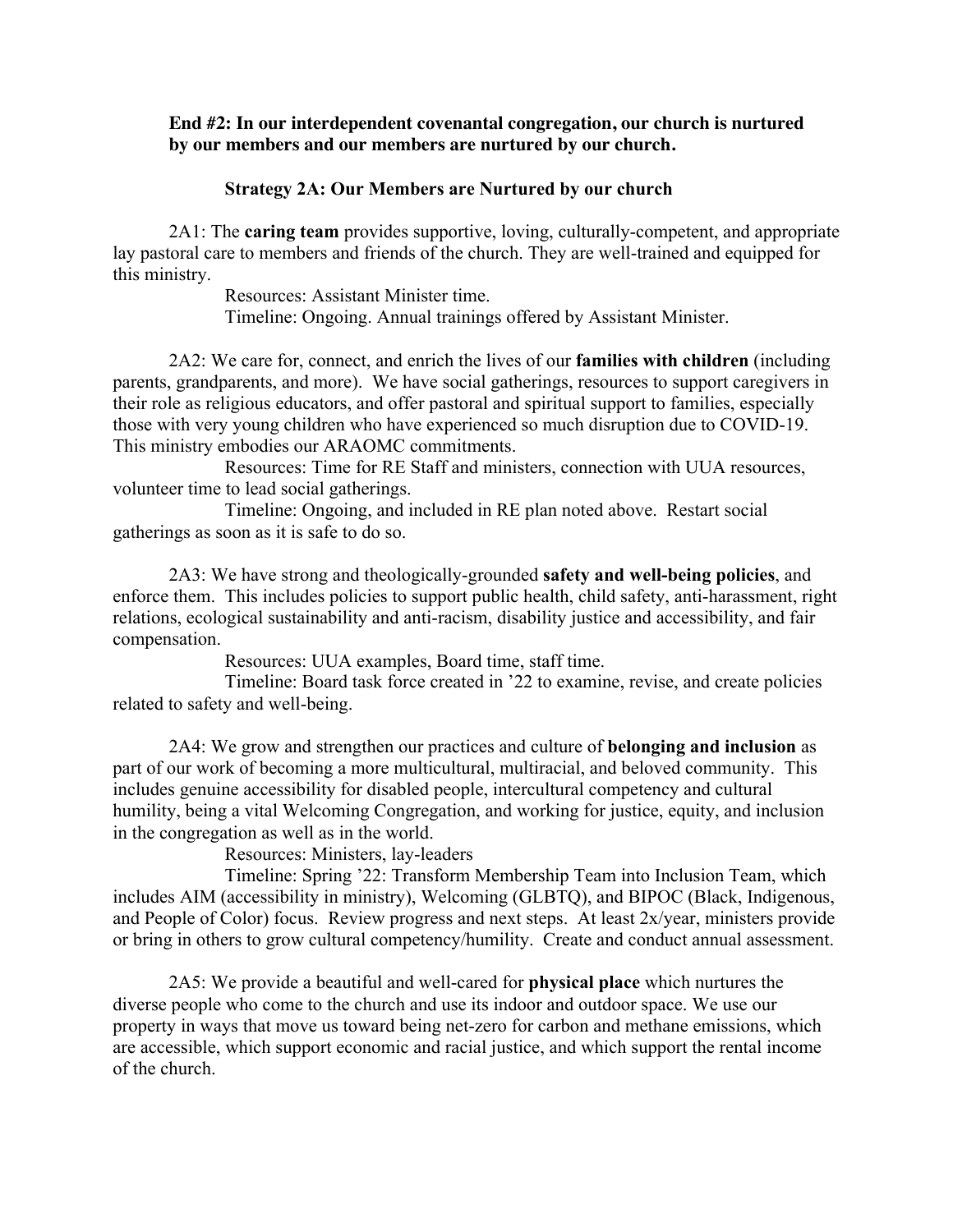Resources: Minister, Office Manager, Members. Income from permanent funds, including some of expected Evelyn and Stuart Johnson Bequest.

Timeline: Spring '22: Research on net-zero gap. Planning begins.

Agreement with Spectrum on long-term land/property use.

Fall 22: Begin implementation. If campaign needed, plan for raising funds. Consider need for staff to support volunteers.

2A6: Staff and lay leaders work to **rebuild and build anew vital community and participation** in a pandemic/post-pandemic world. We reach out to those who have not yet returned, connect with those seeking community, rebuild social connections, and address the trauma, fear, and longings that people are experiencing.

Resources: Staff and lay leadership focus on time, mailings, outreach, etc. Consulting with leadership from UUA or UU resources.

Timeline: Beginning spring 2022 and continuing for years to come. Begin mailings to congregation. Make invitational phone calls in Summer/Fall. Advertise safety measures.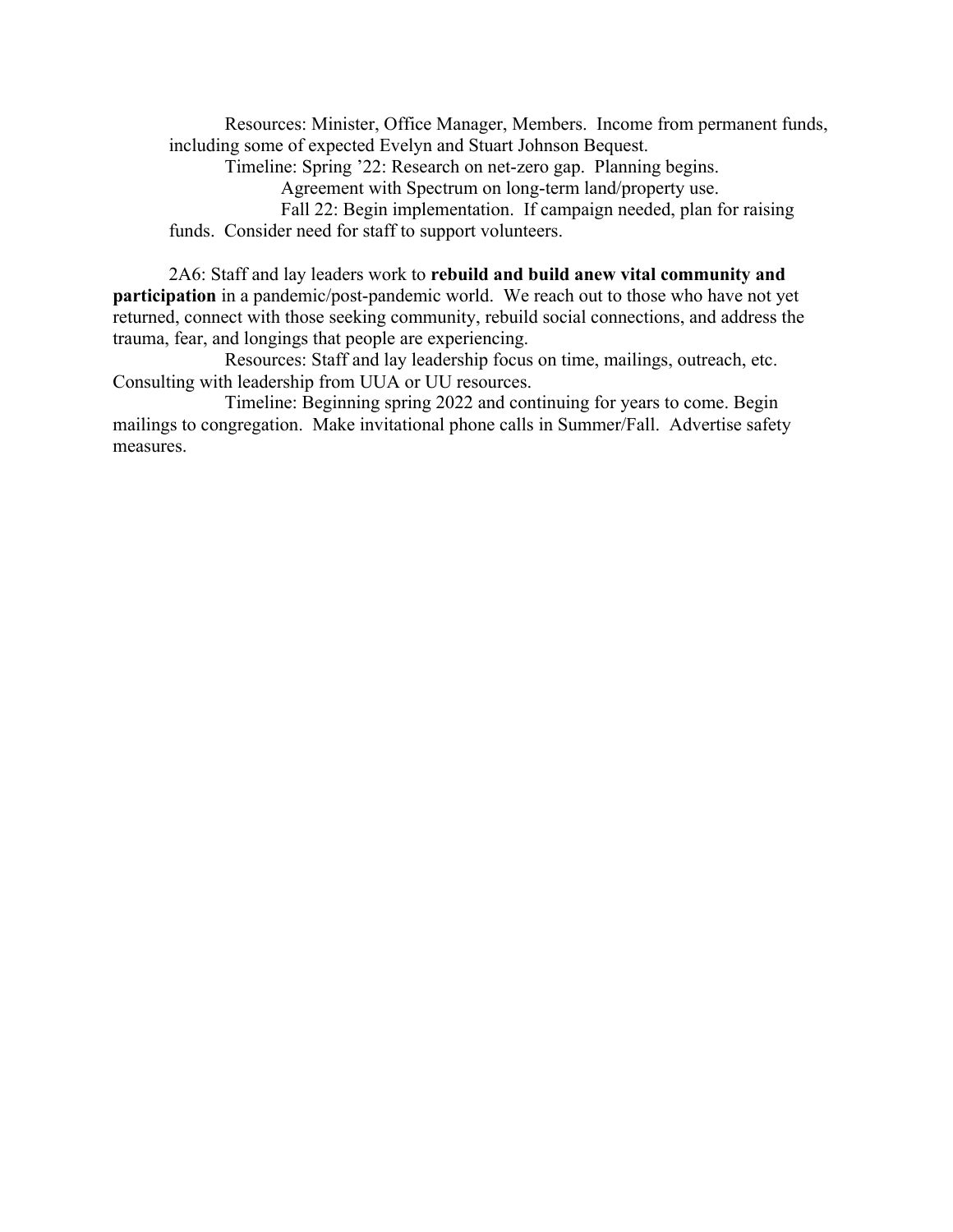#### **Strategy 2B: Our Church is Nurtured by our members**

2B1: We cultivate a robust, multicultural culture of **lay ministry, volunteering and leadership**. We continue to train and support leaders, though the Harvest the Power UU leadership development curriculum, and one-on-one coaching, and encouraging volunteerism (see Engagement Fair and RE recruitment, above). We celebrate volunteers and leaders.

Resources: Staff time to lead programs and support. The time and energy of members who volunteer and lead.

Timeline: Ongoing. Plan for Harvest the Power in 23-24.

2B2: Members offer their generous financial support to the church, through **annual giving, legacy giving, and fundraisers.** An ongoing Generosity Team helps plan the annual campaign, connects with newcomers about giving, and follows up with non-giving members. We talk about giving in culturally competent ways. We regularly promote legacy giving and thank our legacy givers. We run a fun and successful Auction.

Resources: Volunteers on Generosity Team. Minister and Office Manager time to support campaigns. Volunteers to run Auction, Office Manager time to support. Timeline: Ongoing.

2B3: Financial, Building, and Governance leaders take steps to increase, secure, and support **non-pledge income** which also advances our values, including the Woodsong Nature School, rental income, and the ethical management of our permanent funds. Ethical management includes ARAOMC goals. We seize opportunities to advance our values while funding our mission. Connects with 2A5 above.

Resources: Budget for Woodsong staff and supplies, building utilities and upkeep, time of finance, investment, board, building and grounds, and staff.

Timeline: Ongoing. For 22-23 year and ongoing, increase support for Woodsong staff (including vacation/sick coverage). See if we can come to a long-term agreement with Spectrum School (they have renewed through June 2023).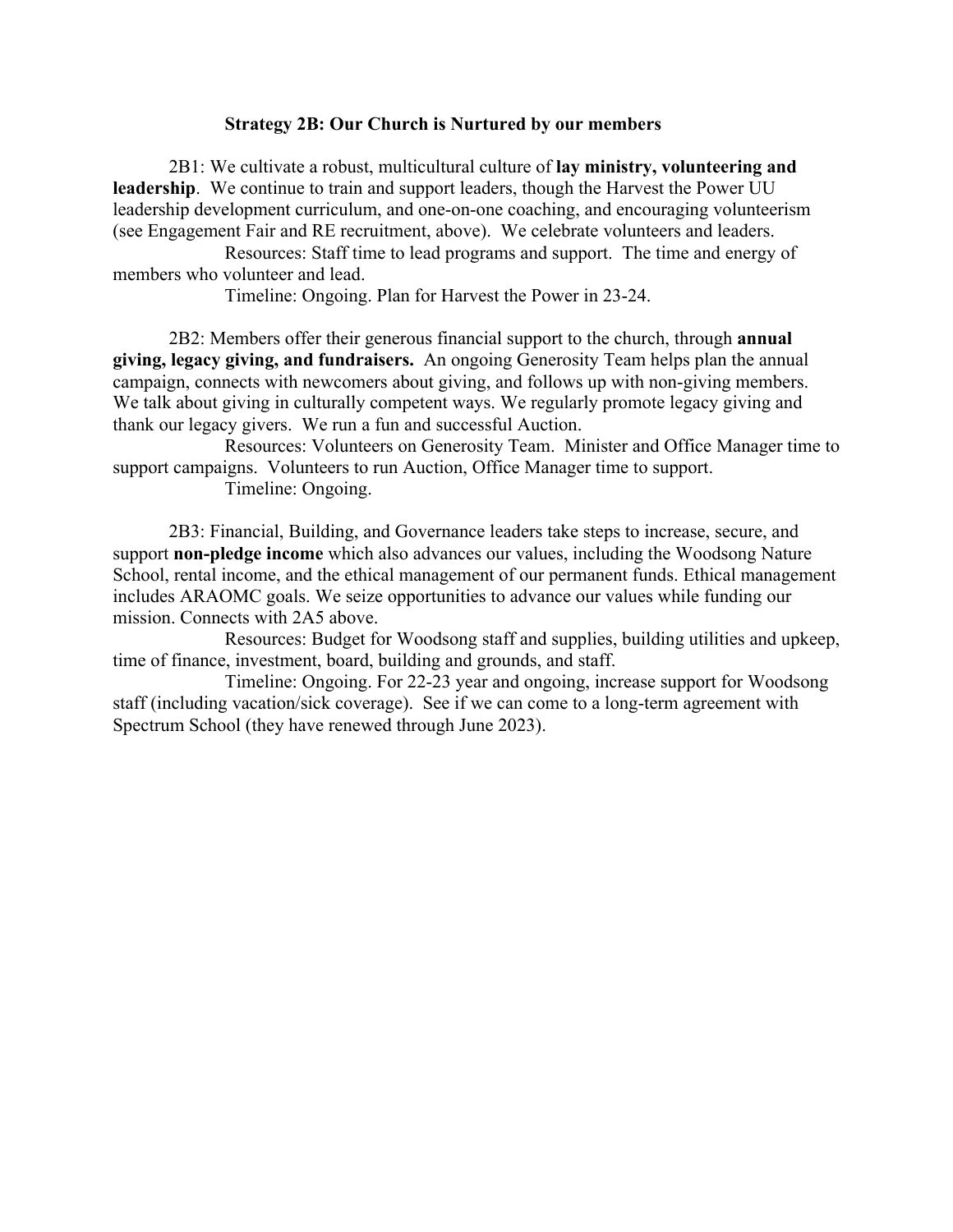**End 3: Accountable to our faith, we act to foster a world of understanding, equity, repair, and solidarity.**

> **Strategy 3A: We inspire and equip each other to act in faithful ways for justice in their personal, volunteer, and/or professional lives.**

3A1: We offer strong **training for cultural competency/humility, anti-racism/antioppression, and faith-based justice making** as well as resources to our members and friends to resource putting their faith in action (see also, 2A4). We create ways to hold ourselves accountable to our values and expectations for covenantal behavior while doing this work.

Resources: Staff time, guest presenters (some funds). Timeline: At least 2x/year, if not more.

3A2: We **share clearly, often, and effectively about opportunities** to get involved in justice ministries, especially ministries that further our ARAOMC work. This sharing includes testimonials, revamp of website section on this, event invitations, one-to-one outreach, pulpit announcements, and social media sharing.

Resources: Attention from staff and Faith in Action leaders. Timeline: Ongoing.

3A3: We hold a **"Nourish + Sustain Circle"** to support those who are doing front-line justice and mercy work. This circle provides pastoral supporting, faith grounding, ARAOMC coaching and networking for those doing this work in our wider community.

Resources: Senior Minister time. Timeline: Begin in late spring 2022.